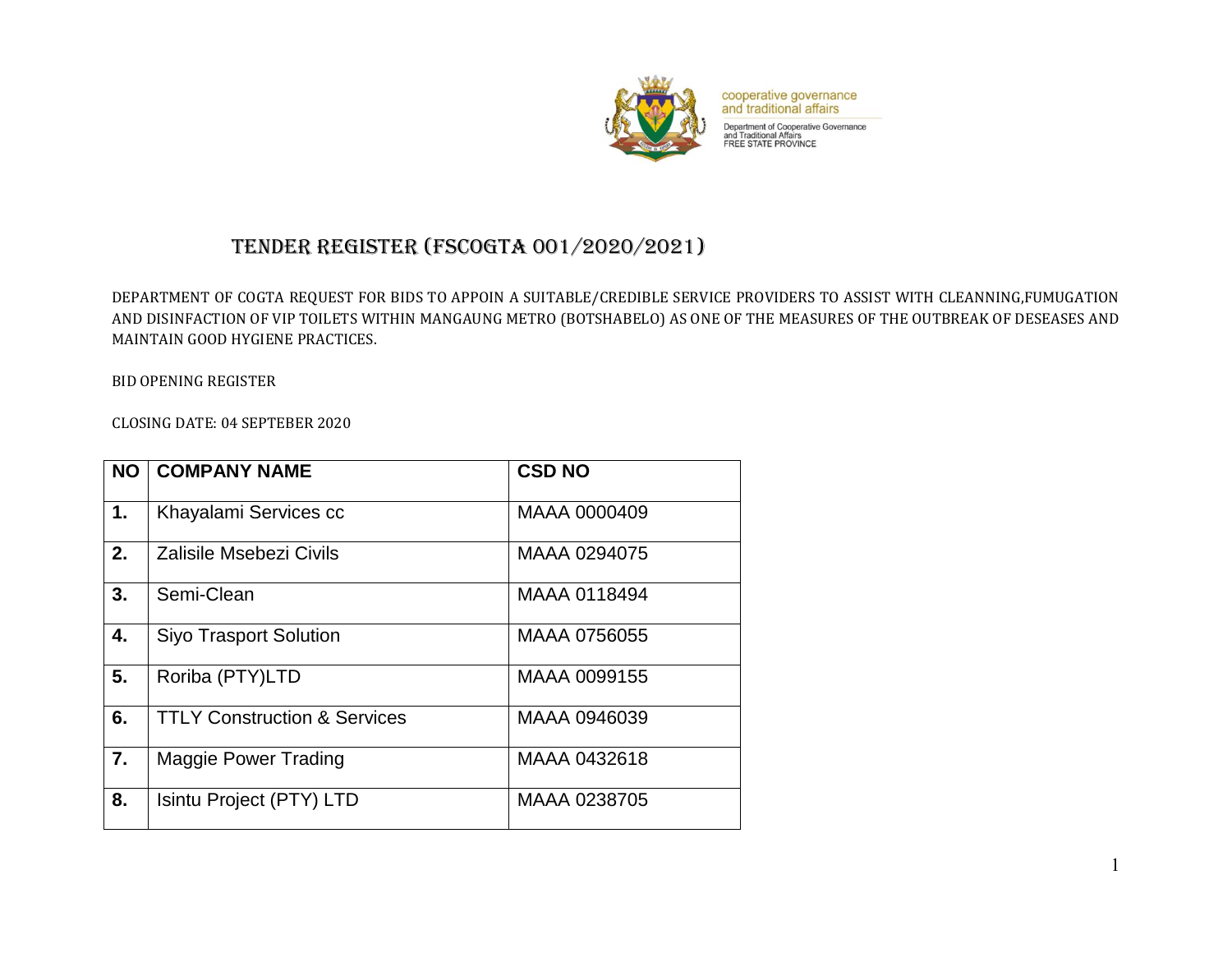|     |                                          |              | cooperati<br>tradit                 |
|-----|------------------------------------------|--------------|-------------------------------------|
| 9.  | <b>Bashise Trading (PTY) LTD</b>         | MAAA 034454  | Dec<br>and Traditiona<br>FREE STATE |
| 10. | <b>Dithale Development Services</b>      | MAAA 0504794 |                                     |
| 11. | <b>Mnembe Civil Engineering</b>          | MAAA 0601599 |                                     |
| 12. | Mnembe Plant (PTY) LTD                   | MAAA 0634521 |                                     |
| 13. | C-Squared Consumer Connctedness<br>(PTY) | MAAA 0039236 |                                     |
| 14. | Kopano Construction                      | MAAA 0128832 |                                     |
| 15. | <b>Haulx Logistics</b>                   | MAAA 0907537 |                                     |
| 16. | Relistyle Trading (pty)                  | MAAA 0463747 |                                     |
| 17. | Siyavela Investment (PTY)                | No. CSD      |                                     |
| 18. | Hope Med                                 | MAAA 0592230 |                                     |
| 19. | Lesedi Tshepang General Trading          | MAAA 0607411 |                                     |
| 20. | <b>TKD Holdings</b>                      | MAAA 0104584 |                                     |
| 21. | <b>GCP Construction</b>                  | MAAA 0097968 |                                     |
| 22. | Furnsery Six cc T/A Kozcon Construction  | MAAA 0177158 |                                     |
| 23. | Mohau and Son Investment                 | MAAA 0771486 |                                     |
| 24. | Matcoza Trading                          | MAAA 0888820 |                                     |
| 25. | Rowco 121 cc                             | MAAA 0029189 |                                     |

ive governance<br>itional affairs of Cooperative Governance<br>al Affairs<br>: PROVINCE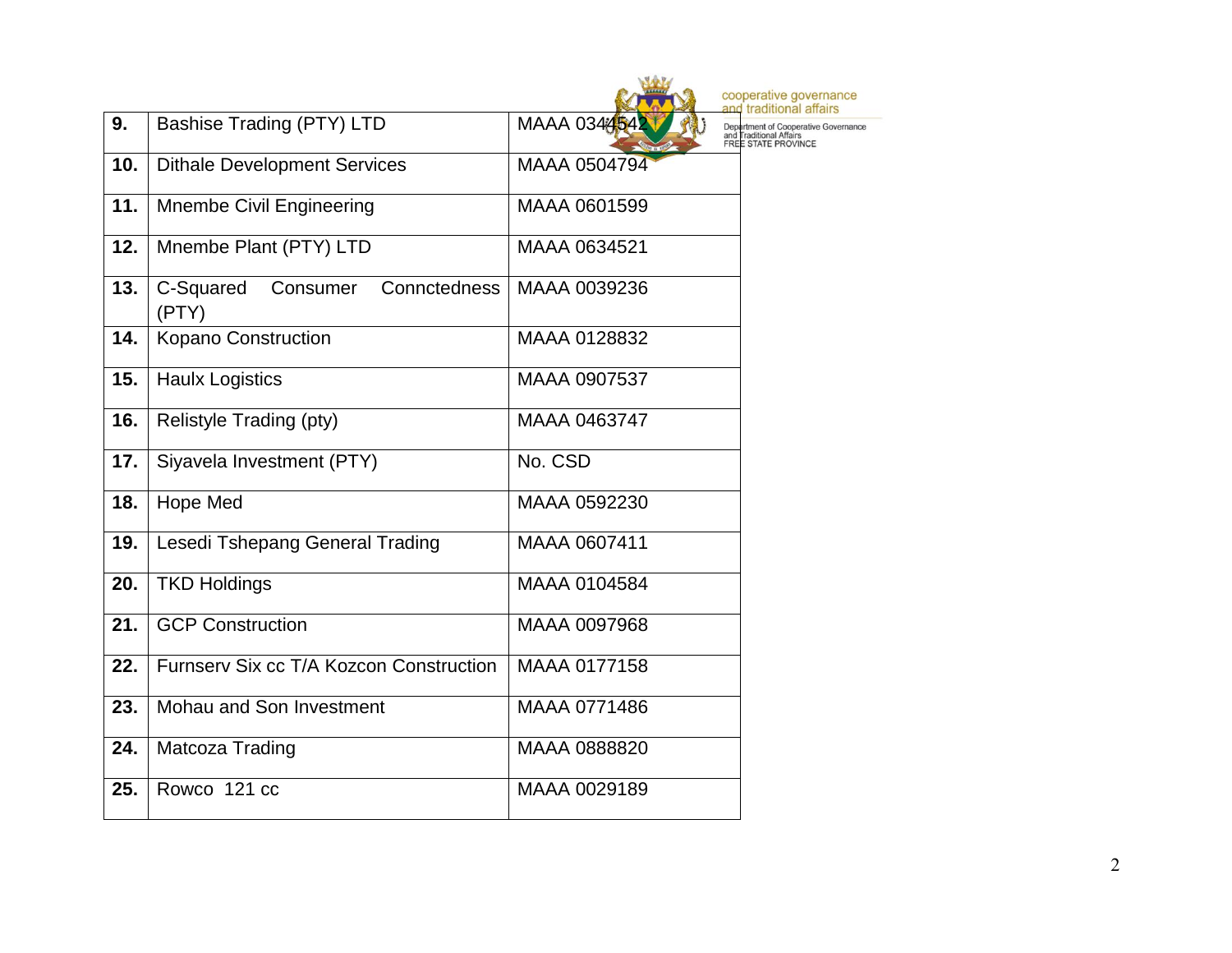|     |                                                            | coope<br>and tr                              |
|-----|------------------------------------------------------------|----------------------------------------------|
| 26. | Cleaning<br>Davi's<br>and<br>Safety/Mathabi<br>maintenance | MAAA 003663<br>Departm<br>and Trac<br>FREE S |
| 27. | Rebomejeni Traiding                                        | MAAA 0025314                                 |
| 28. | Fincon                                                     | MAAA 0491532                                 |
| 29. | <b>Close to Home Trading</b>                               | MAAA 0096781                                 |
| 30. | Iceburg Group                                              | MAAA 0319319                                 |
| 31. | <b>KMX Construction&amp; Projects</b>                      | MAAA 0169114                                 |
| 32. | <b>Pure Winter Snow</b>                                    | MAAA 0397729                                 |
| 33. | <b>Kagoya Construction</b>                                 | MAAA 0791189                                 |
| 34. | <b>Mshelele Trading</b>                                    | MAAA 0176827                                 |
| 35. | Batlokoa Trading (PTY) LTD                                 | MAAA 0352325                                 |
| 36. | <b>Oreng Trading</b>                                       | MAAA 0081203                                 |
| 37. | <b>Matrix24 Digital Electronics</b>                        | MAAA 0613140                                 |
| 38. | Makgele & Sons Trading and Projects                        | MAAA 0871496                                 |
| 39. | <b>Maphicon Consulting</b>                                 | MAAA 0623865                                 |
| 40. | Kegoentle Segopa                                           | MAAA 00002627                                |
| 41. | Mokhomafi General Trading                                  | MAAA 0014671                                 |
| 42. | Cardinem Holding Pty LTD                                   | MAAA 0965660                                 |
|     |                                                            |                                              |

erative governance<br>traditional affairs ment of Cooperative Governance<br>aditional Affairs<br>STATE PROVINCE